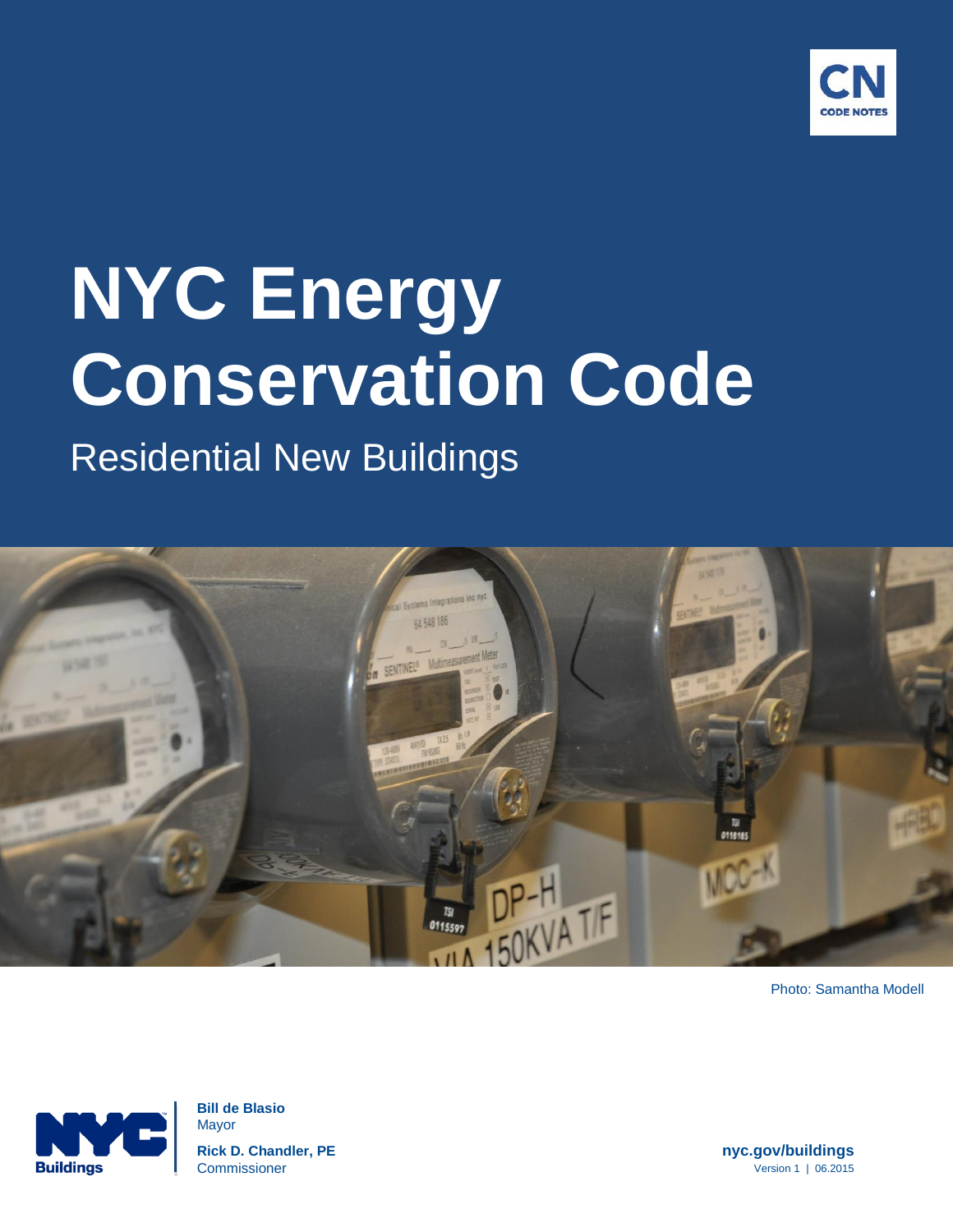### **NYC Energy Conservation Code** Residential New Buildings

**The NYC Energy Conservation Code (NYCECC or Energy Code) governs new building and alteration applications. This guide focuses on new residential buildings up to three stories.** 

**A Department of Buildings plan examination includes review for Energy Code compliance, including the proposed building's: thermal envelope; heating systems; and permanently installed lighting and power systems. Applicants may demonstrate compliance by using REScheck software or DOE2 energy modeling software.** 

#### **Building Envelope**

The Energy Code provides minimum standard requirements for thermal insulation of building walls, floors, roofs, windows, skylights and doors. The building envelope must also be properly air-sealed and moisture-protected from condensation.

#### **Heating and Service Hot Water Systems**

Heating and service hot water systems must comply with minimum efficiency ratings and must be correctly sized. Ducts and system piping must be properly insulated and sealed, and shut-off dampers must be provided where the building envelope is penetrated.

#### **Lighting and Power**

In residential buildings, 50% of all permanent light fixtures must use highefficacy lamps, and each dwelling unit must be separately metered to track electricity consumption.

*For complete and current information, please refer to the NYC Energy Conservation Code, as this guide provides only provide a brief overview of the compliance requirements.*

*To learn more, visit the Department's [Energy Code Guideline](http://www1.nyc.gov/site/buildings/codes/energy-conservation-code.page) page in the Codes & Reference section at nyc.gov/buildings. You may also email questions to [EnergyCode@buildings.nyc.gov.](mailto:EnergyCode@buildings.nyc.gov)*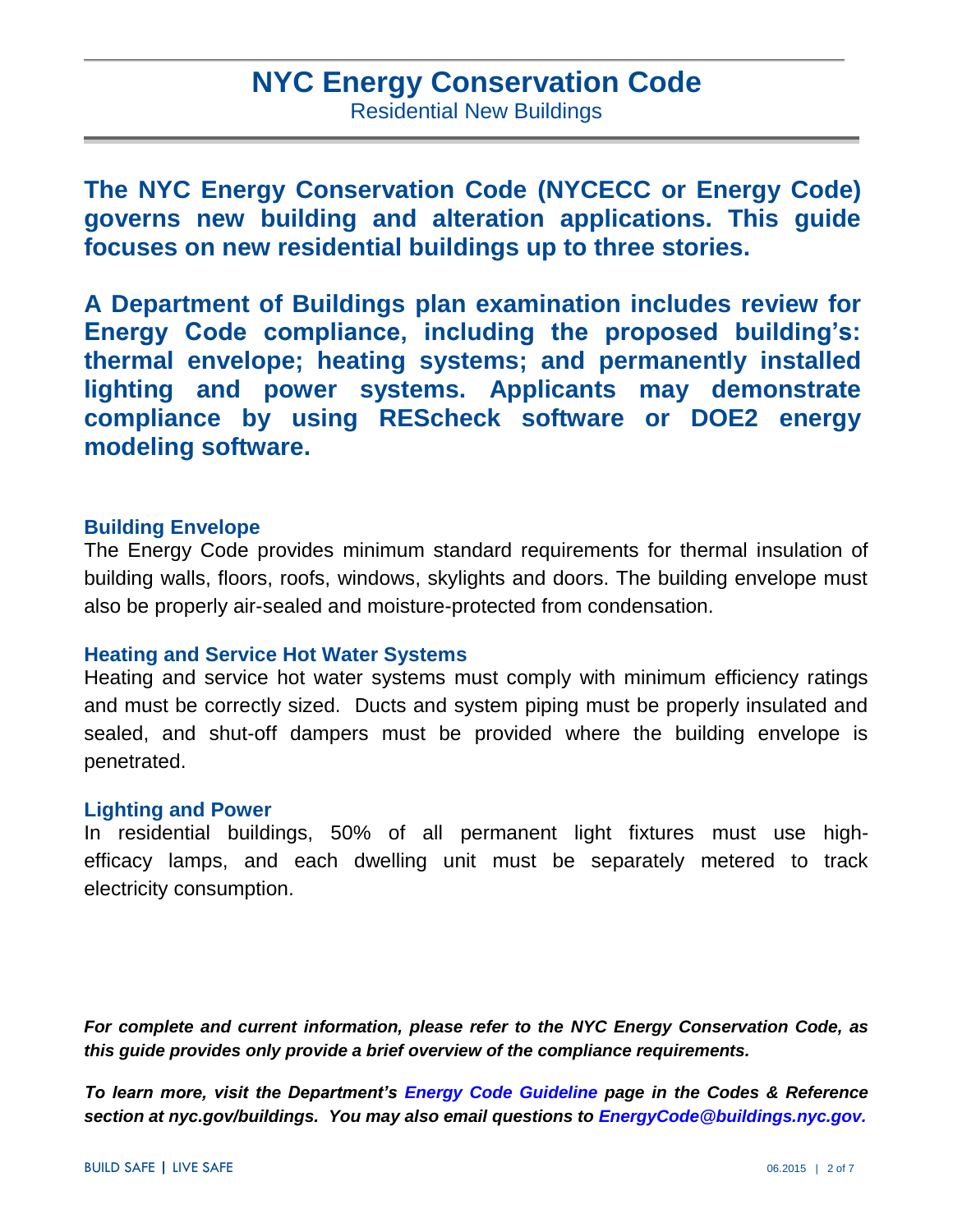Residential New Buildings

#### **FIRST STEPS**

#### **Determine if the project is for a Residential New Building (Energy Conservation Construction Code of New York State 202)**

Any residential building up to three stories – 2011 NYCECC, Chapter 4

#### **Determine Scope of Work**

- 1. Identify building thermal envelope and whether it is continuous
- 2. Identify heating system(s)
- 3. Identify lighting and power system(s)

#### **Applicable Exemptions**

Envelope of low-energy buildings

#### **Acceptable Codes**

The code elected at initial filing remains in effect for the life of the application:

- 1. 2007 ECCNYS, modified by 2009 NYCECC *(applications filed between 7/1/2010 – 12/27/2010)*; or
- 2. 2011 NYCECC, 2010 ECCNYS with modifications *(applications filed after 12/28/2010)*

#### **ADMINISTRATIVE**

#### **DOB Forms**

- **PW1:** Section 10 (complies or is exempt), Section 11 (related applications)
- **[PW1C:](http://www1.nyc.gov/assets/buildings/pdf/pw1c.pdf)** For boilers greater than 350,000 Btu
- **[TR1:](http://www1.nyc.gov/assets/buildings/pdf/tr1_2014.pdf)** Progress inspection item Energy Code Compliance Inspections
- **[TR8:](http://www1.nyc.gov/assets/buildings/pdf/tr8.pdf)** Energy Code progress inspections
- **[EN1:](http://www1.nyc.gov/assets/buildings/pdf/en1.pdf)** Scanned on plans (only for energy modeling using DOE2 software)

#### **Technical Documents**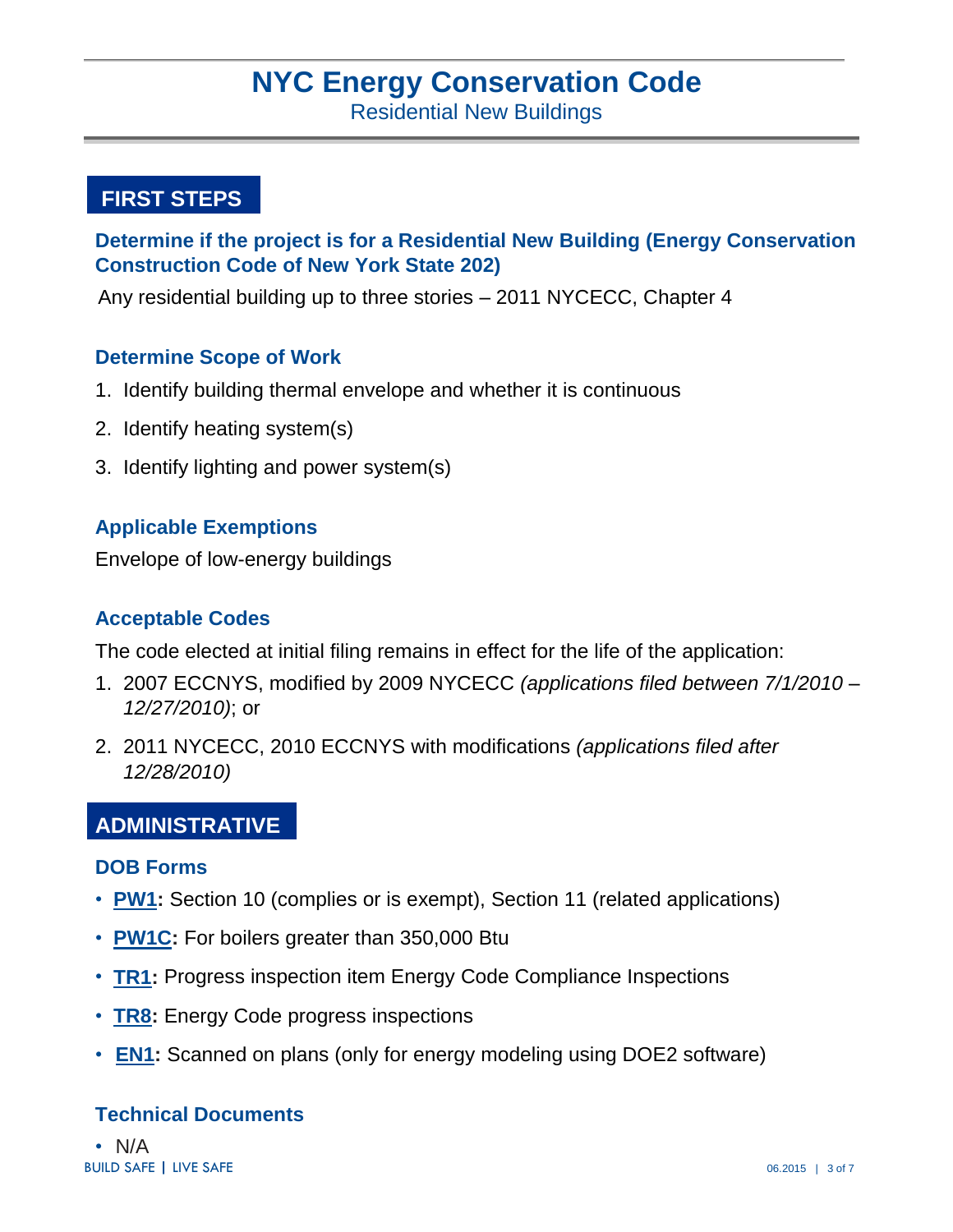Residential New Buildings

#### **Related Applications**

- PW1, Section 11: Related application numbers and, when not yet filed, indicate the disciplines to be filed and by whom
- Other disciplines may be filed under subsequent documents

#### **BIS Required Items**

- Check current Department of Buildings Rules, Bulletins and Service Notices
- All required work types have been filed

#### **PROFESSIONAL STATEMENT**

#### **Applicant's Statement of Compliance or Exemption from NYCECC**

PW1, Section 10: Properly checked "in compliance" or "exempt" for the correct reasons – 1 RCNY 5000-1(e)

#### **ENERGY ANALYSIS**

*All of the following methods of analysis are acceptable:* 

#### **REScheck:**

- Analysis accounts for the entire project, even if other disciplines are filed under separate documents or applications
- Analysis indicates correct property address and site information
- Analysis worksheets:
	- Are scanned onto plans, signed and sealed
	- Indicate correct code version
	- Account for all building thermal envelope, heating system and lighting system components proposed
	- Indicate that proposal passes

#### **Simulated Performance Alternative**

• EN1: Scanned on the plans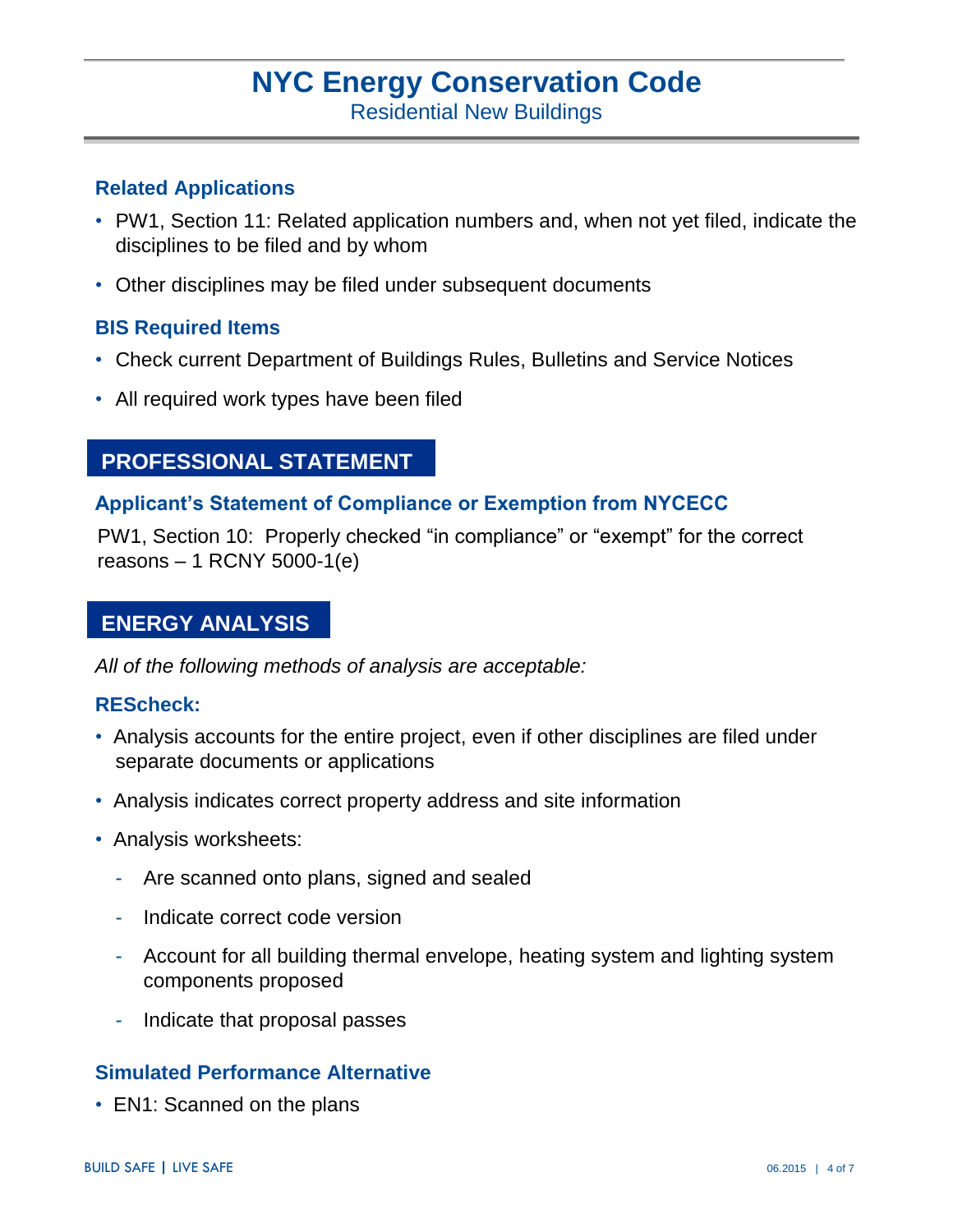Residential New Buildings

#### **SUPPORTING DOCUMENTATION**

*Drawings correspond to each item applicable and as indicated in the Energy Analysis:*

#### **Permanent Certificate**

• Location of permanent certificate to be identified on drawings – NYCECC 401.3

#### **Envelope**

- Identify thermal envelope and whether it is continuous
- Drawings indicate:
	- Insulation R or U values for below- and above-grade walls and wall assemblies, slabs on grade, floors and roof assemblies – NYCECC 402
	- Access hatches to unconditioned attic and crawl spaces that are insulated and weather-stripped – NYCECC 402.2.3
	- Party walls in attached buildings are properly insulated and air-sealed – NYCECC 402.2.12
	- Fenestration U values for doors, windows and skylights NYCECC 402.3
	- Specific provisions for air leakage NYCECC 402.4

#### **Heating Systems**

- Controls narrative for alternating systems determination required
- Drawings indicate:
	- Location of thermostat(s) for each separate system NYCECC 403.1
	- Provisions for duct insulation and sealing NYCECC 403.2
	- Provisions for mechanical system piping insulation NYCECC 403.3
	- Circulating hot water systems are insulated to at least R-2 and include a shut-off switch – NYCECC 403.4
	- Mechanical ventilation intakes and exhausts have shut-off dampers NYCECC 403.5
	- Heating load calculations for deriving correct equipment size NYCECC 403.6
	- Specific provisions for snow-melt systems and pools where applicable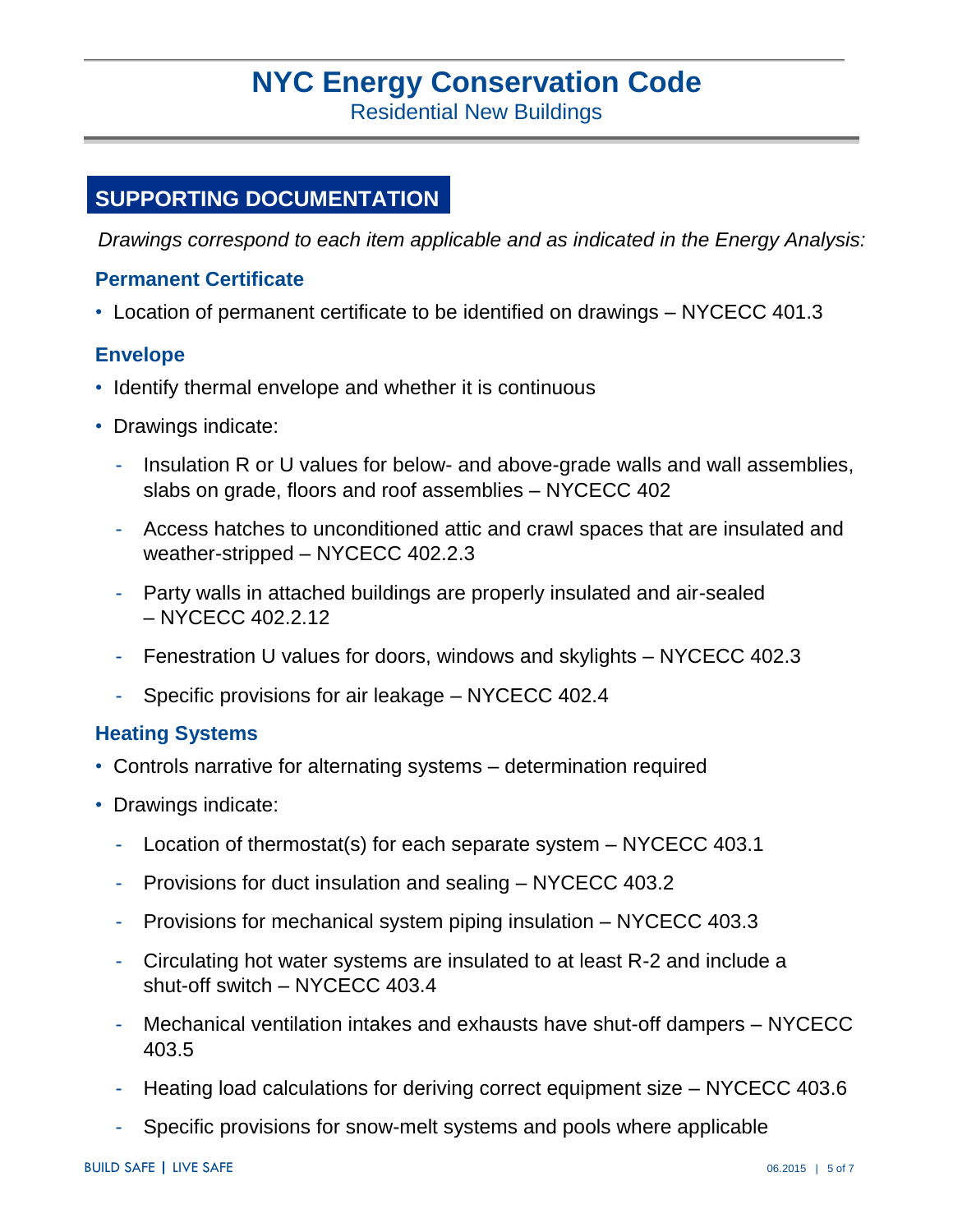Residential New Buildings

– NYCECC 403.8, 403.9

#### **Electrical Power and Lighting Systems**

Drawings indicate:

- That at least 50% of lamps in permanently installed lighting fixtures are highefficacy – NYCECC 404.1
- That each dwelling unit is fitted with a separate electrical meter or sub-meter – NYCECC 404.2

#### **Progress Inspections**

• Progress inspection tables and construction scheduling requirements shown on drawings

*The following progress inspections are required in most filings, must be indicated on the TR8 form and presented in tabular format on the drawings – 1 RCNY 5000-01, Table 1:*

- IA1) Protection of foundation insulation
- IA2) Insulation placement and R-values
- IA3) Fenestration thermal values and ratings
- IA4) Fenestration ratings for air leakage
- IA5) Fenestration areas
- IA6) Air sealing and insulation visual
- IA7) Air sealing and insulation testing
- IB1) Fireplaces
- IB2) Dampers integral to building envelope
- IB3) HVAC and service water heating equipment
- IB4) HVAC and service water heating system controls
- IB5) Duct plenum and piping insulation and sealing
- IB6) Duct leakage testing
- IC1) Electrical metering
- IC2) Lighting in dwelling units
- ID1) Maintenance information
- ID2) Permanent certificate